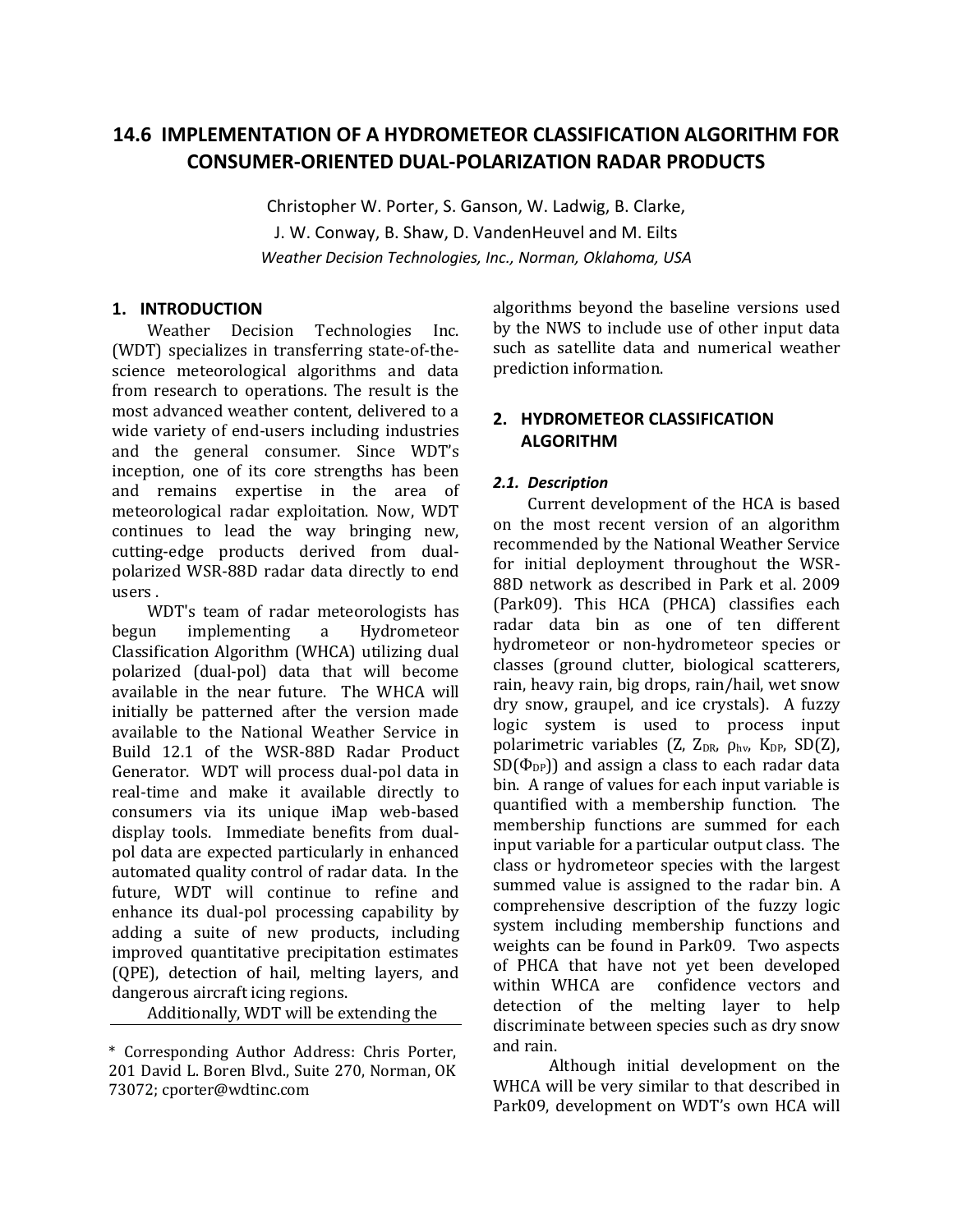allow for full control of all aspects of the HCA and customization in the future. This is especially beneficial in rapidly moving research to operations.

#### *2.2. Validation*

Initial examination of the WHCA is possible through use of KOUN WSR-88D data. KOUN was upgraded to dual-pol capability in early 2010 and data have been archived at NCDC since May 9, 2010. Comparisons between WHCA and PHCA output are possible using the Hydrometeor Classification Data Array Product #165 of the ORPG Build 12.1.

One of the anticipated benefits for WDT radar operations from utilizing dual-pol data is enhanced quality control of radar reflectivity. WDT uses the Warning Decision Support System Integrated Information (WDSS-II) system (Lakshmanan et al. 2007) to ingest and analyze radar data and produce products for clients. WDSS-II contains a neural net quality control algorithm (QCNN) for removal of nonhydrometeor returns (Lakshmanan et al. 2010). One of the challenging quality control scenarios for QCNN occurs when a convective line overlays an area of biological scatter. This can result in degraded identification of nonhydrometeors and reduce the quality of subsequent radar products.

Thus, one of the first case studies that has been examined is a broken line of convection that propagates over KOUN's location and coexists with a large region of biological scatter (Figure 1, top). PHCA results are shown in Figure 1 (middle) identifying the biological scatter shown in gray, a large rain shield in lighter green west of the radar, big drops shown in tan and heavy rain in dark green. Figure 1 (bottom) shows that the WHCA also identifies the biological scatter region and rain shield. However, there are differences in the identification of big drops and heavy rain. Rather than scattered along the leading edge of convection, big drops are clustered within WHCA especially near regions of heavy rain.

Figure 1. Super Res Reflectivity Data Array Product #153 (top) and Hydrometeor Classification Data Array Product #165 (middle) output from the ORPG Build 12.1 for KOUN on July 4, 2010 at 1927 UTC. WHCA output at the same valid time (bottom).



Hydrometeor Classification Data Array Product: 256 level/0.13 nm.



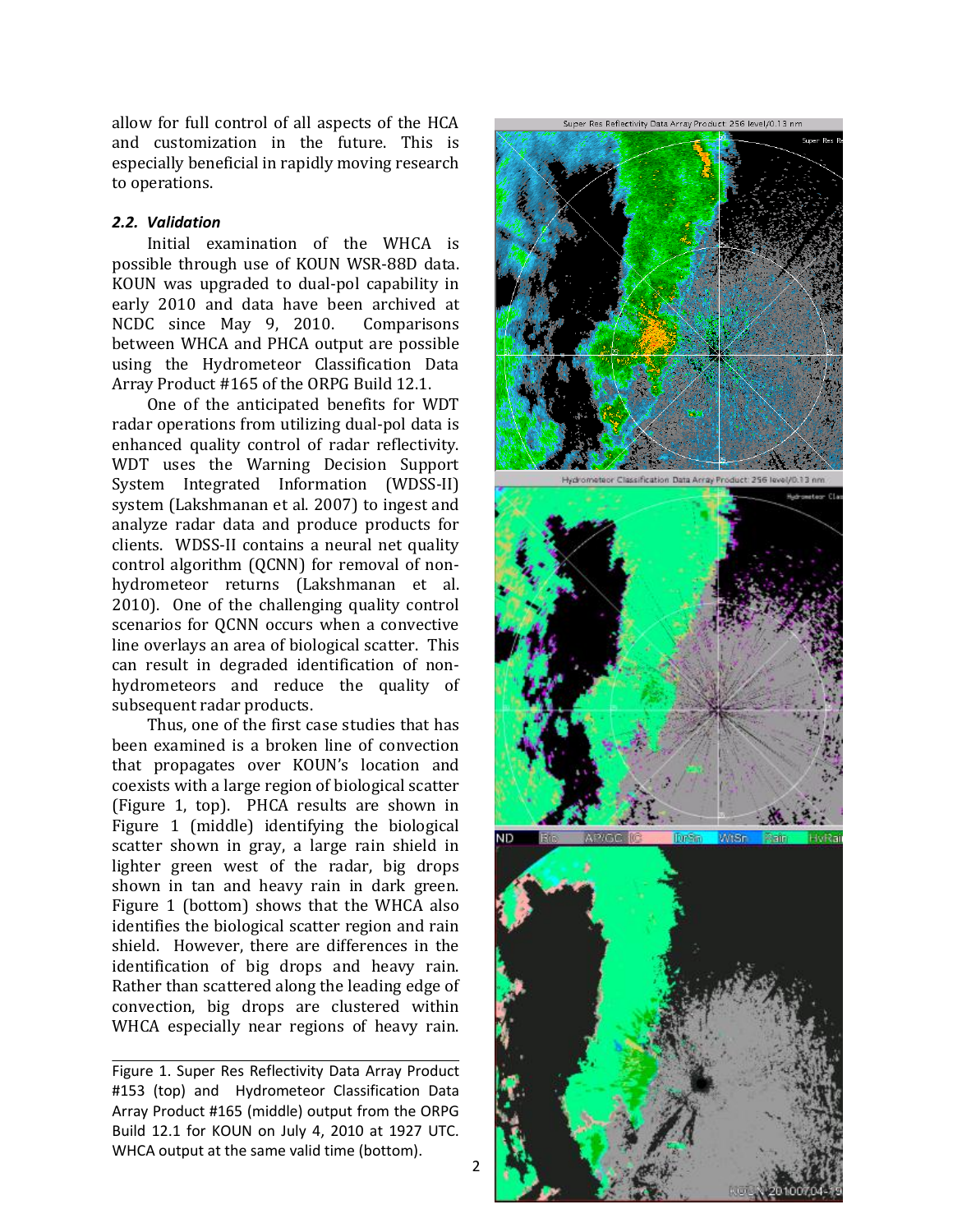The region of heavy rain is larger within the WHCA. Similar results are also found at other times as the convective line progressed eastward.

By identifying hydrometeor and nonhydrometeor regions, the WHCA can be used to provide quality control measures for reflectivity data. Figure 2 (top) shows the reflectivity field for KOUN on July 5, 2010 at 0301 UTC. The raw reflectivity field has a large region of biological scatter centered on the radar. Embedded within the biological scatter field are small rain showers and a region of anomalous propagation northwest of the radar. Figure 2 (middle) shows the reflectivity after the QCNN algorithm has been applied. QCNN removes some of the biological scatter field, although pockets of non-hydrometeors remain as well as some AP. Figure 2 (bottom) displays the resulting reflectivity field when removing all non-hydrometeor returns identified by the WHCA. The dual-pol QC method is superior to the QCNN method in this instance and similar results are seen for other volume scans of this event. This provides an optimistic outlook on the capability of using dual-pol data to greatly enhance quality control measures for radar products.

### **3. SUMMARY AND FUTURE WORK**

WDT has developed a Hydrometeor Classification Algorithm to begin utilizing dualpol data that will become available over the next two years throughout the WSR-88D network. Initial examination of the WHCA is currently underway through comparison with the PHCA of Park09 that has been deployed to the WSR-88D network as part of ORPG Build 12.1. Development of the WHCA is continuing with plans to incorporate either a melting layer detection algorithm or numerical weather prediction output for better discrimination between output classes such as dry snow and rain. Currently, WDT anticipates using the enhanced quality control capabilities of the WHCA to improve operational radar products for clients.

In addition to enhancing the quality of radar mosaics, single-site dual-pol data will be made available through WDT's iMap



Figure 2. KOUN raw reflectivity (top) on July 5, 2010 0301 UTC. Results of applying the QCNN quality control algorithm (middle) and the dual-pol quality control algorithm (bottom) are shown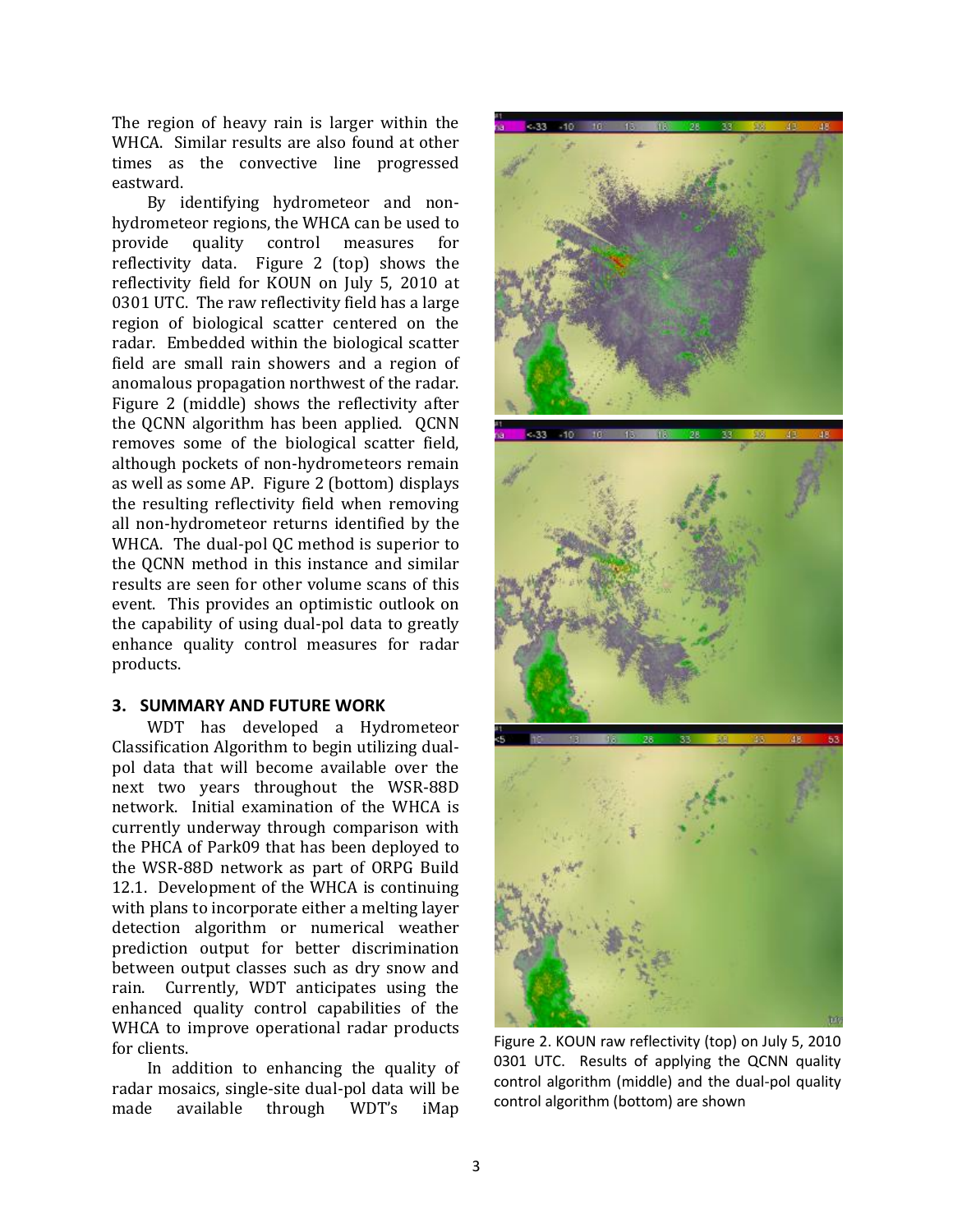technology (Figure 3). iMap is an advanced interactive mapping application to view weather and other geo-located data on the Internet. iMap utilizes Google Maps and is interactive with a fully navigable world base map populated by a proprietary WDT tile server (VandenHeuvel et al. 2011) and data feeds.

Once initial development of the WHCA has concluded, WDT can take advantage of having full control of its own classification scheme and provide further customization by quickly moving research in to operations. Examples of further development include additional output classes of hail (i.e. big vs. small) (Kumjian 2011), tornado detection through polarimetric precursors (Kumkian and Ryzhkov 2008) and lofted debris (Ryzhkov et al. 2002), and enhanced QPE (Gourley). WDT also plans to examine how a multiple radar (mosaic) approach to hydrometeor identification can improve accuracy over single radar identification. The merits of utilizing multiple sensor input (satellite, NWP, etc.) in conjunction with dual-pol radar observations will also be examined.

#### **REFERENCES**

- Gourley, J.J., S.E. Giangrande, Y. Hong, Z.L. Flamig, T. Schuur, and J.A. Vrugt, 2010: Impacts of Polarimetric Radar Observations on Hydrologic Simulation. *J. Hydrol.,*, **11**, 781-796
- Kumjian, M.R., and A.V. Ryzhkov, 2008: Polarimetric Signatures in Supercell Thunderstorms. *J. Appl. Meteor. Climatol.*, **49**, 435-462
- Kumjian, M.R., A.V. Ryzhkov, J.Krause, J.C. Picca, and S.M.Ganson, 2011: Hail size discrimination for polarimetric WSR-88D radars. *Extended Abstracts, 27th Conf. on Interactive Information Processing Systems,* Seattle, Amer. Met. Soc., 14.2
- Lakshmanan, V., T. Smith, G.J. Stumpf, and K. Hondl, 2007: The warning decision support systemintegrated information. *Weather and Forecasting*, **22**, 596-612.
- Lakshmanan, J. Zhang, and K. Howard, 2010: A technique to censor biological echoes in radar reflectivity data. *J. Applied Meteorology*, **49**, 435-462.
- Park, H.-S., A.V. Ryzhkov, D.S. Zrnic´, K.-E. Kim, 2009: The hydrometeor classification algorithm for the polarimetric WSR-88D: Description and application to an MCS. *Weather and Forecasting*, **24**,730-748.
- Ryzhkov, A.V., D. Burgess, D. Zrnic´, T. Smith, and S. Giangrande, 2002: Polarimetric analysis of a 3 May 1999 tornado. Preprints, *22nd Conf. on Severe Local Storms,* Hyannis, MA, Amer. Meteor. Soc., 14.2
- VandenHeuvel, David, C. Goering, C. Barrere, S. Ganson, W. Ladwig, M.D. Eilts, and B. Shaw, 2011: SWARM: A highly-scalable WMS and tile-based weather image solution. *Extended Abstracts, 27th Conf. on Interactive Information Processing Systems,* Seattle, Amer. Met. Soc., 12A.4.